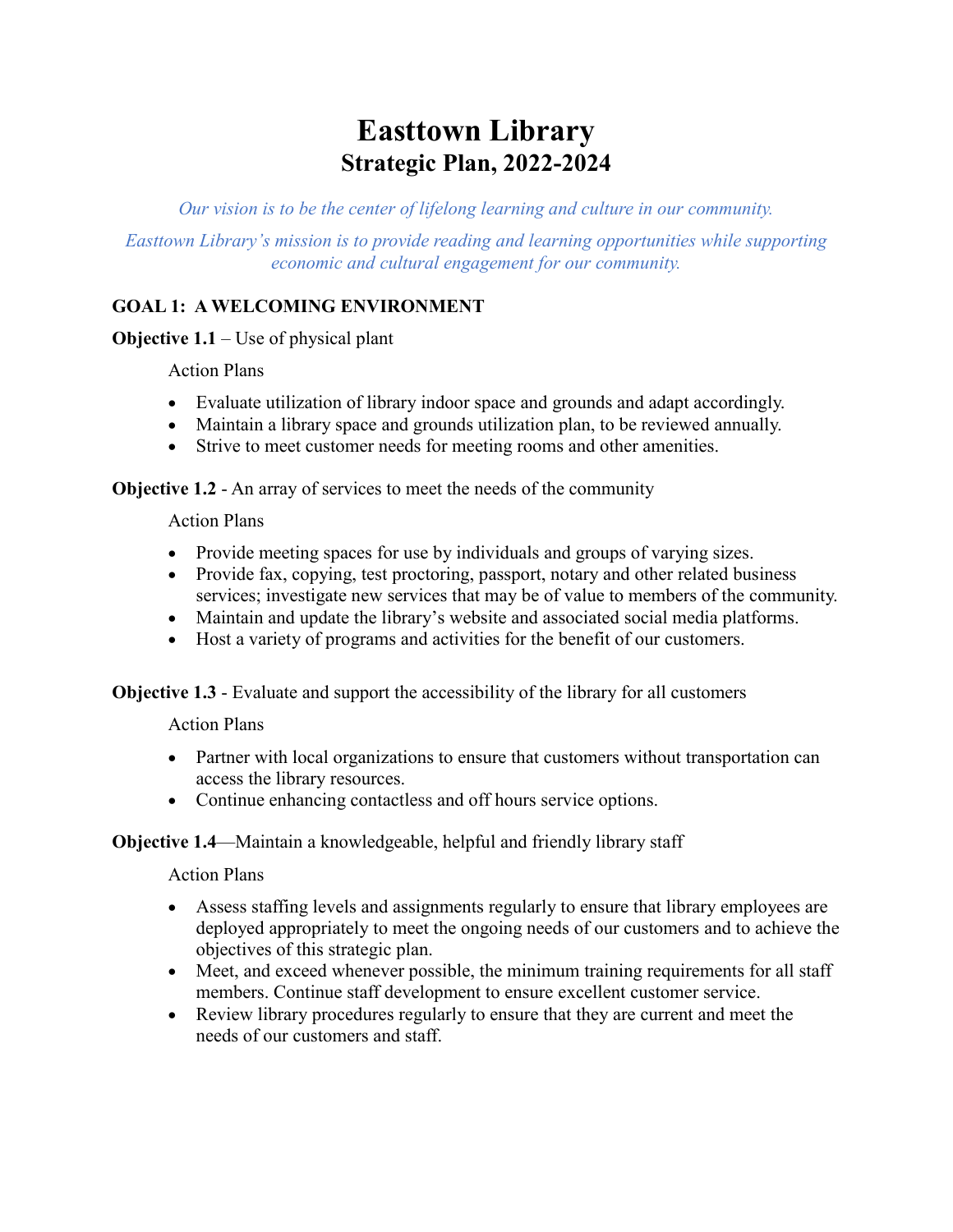## **GOAL 2: ADVANCE LITERACY AND THE LOVE OF READING AND LEARNING**

**Objective 2.1** – Offer diverse programs that encourage literacy, educate, and entertain people of all ages and backgrounds.

Action Plans

- Provide pre- and early literacy training for children throughout the year.
- Offer a diverse array of fun and educational events, including STEAM programming, for youth, tweens, teens and adults.
- Offer an annual summer reading program.
- Provide English language learning opportunities.
- Foster educational outreach partnerships with local schools and other community organizations.

**Objective 2.2** - Continually improve the currency and relevancy of materials.

Action Plans

- Exceed the state requirement, which states that a minimum of 12% of annual operating expenditures must be used for the purchase of library materials.
- Weed dated, worn, damaged and low-use items from the collection on an ongoing basis.
- Adjust materials acquisitions to best satisfy the subject, genre and format needs of our customers based on regular analysis of use.
- Acquire shared system e-materials including, but not limited to, Flipster and OverDrive.
- Explore emerging materials, specific formats, and/or subject collections for inclusion in library offerings.
- Solicit input from our customers.

## **GOAL 3: FOSTER CULTURAL & ECONOMIC ENGAGEMENT**

**Objective** - Serve the cultural needs of our community

Action Plans

- Offer individual events and themed series of educational and cultural events for adults.
- Offer artistic and performance-based events to entertain and inform our customers.
- Partner with local businesses and organizations to find areas of common interest so that we can better serve our mutual clientele.

## **GOAL 4: OFFER ACCESS TO TECHNOLOGY**

**Objective** - Provide up-to-date technology and training to meet customers' needs.

Action Plans

- Provide access to computers and wireless internet and printing services.
- Offer regular group and individual technology training sessions.